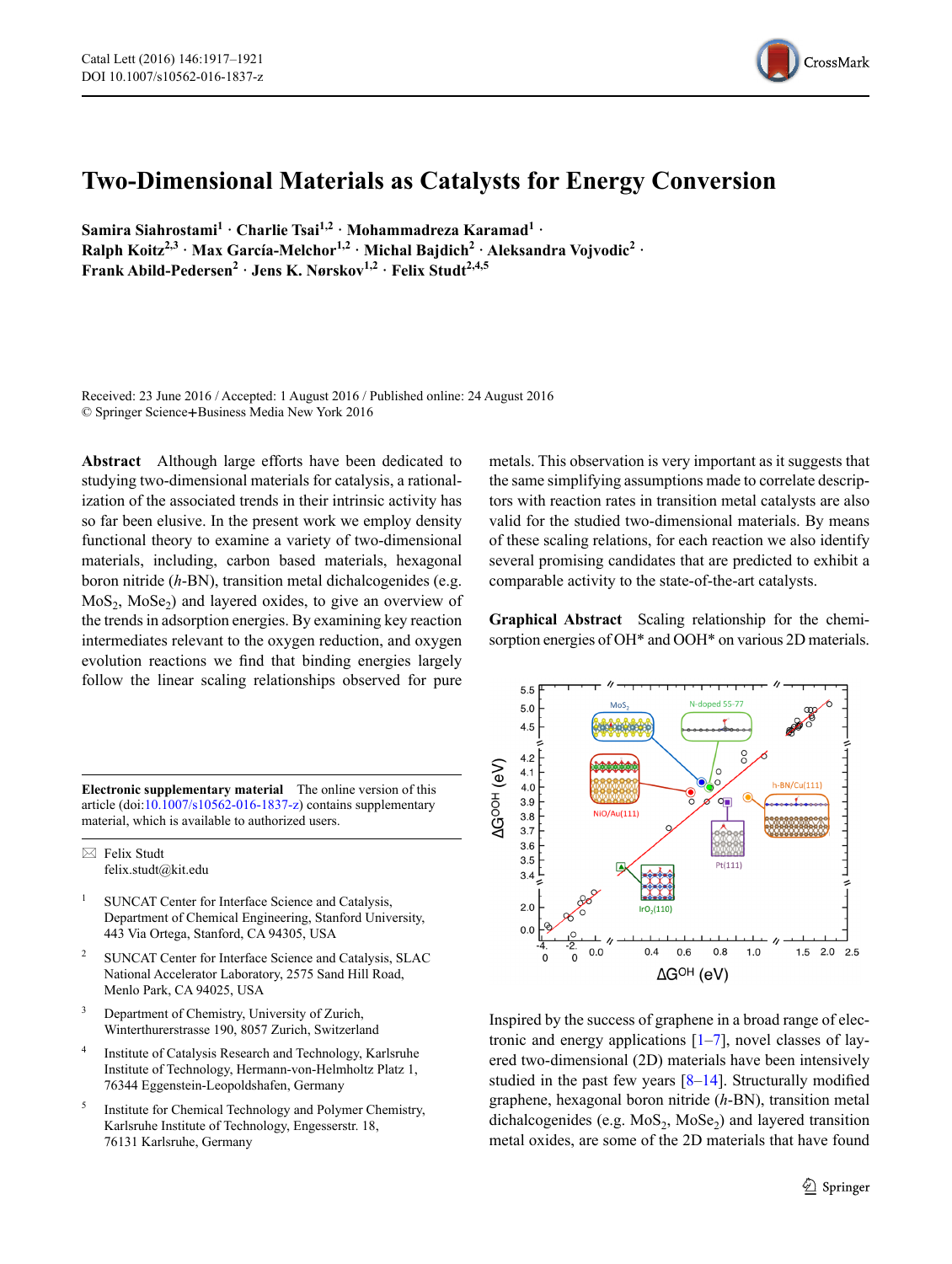broad applications due to their high surface area to volume ratio, and desirable electrical, mechanical and thermal properties  $[15-18]$  $[15-18]$ . Because of their low cost and ability to form a wide range of nanostructures, these 2D materials are also being increasingly considered for electrochemical energy conversion and storage [[19,](#page-3-3) [20](#page-3-4)], and they represent a promising class of alternatives to replace the commercial precious-metal catalysts [\[5](#page-2-4)[–7](#page-2-1)].

In their pristine state, most 2D materials do not exhibit any chemical activity. However, their properties can be tai-lored by introducing dopants [[19,](#page-3-3) [21](#page-3-5), [22](#page-3-6)], generating defects [\[23](#page-3-7)] and by supporting them on transition metals [[24–](#page-3-8)[26](#page-3-9)]. Nitrogen doped graphene, for instance, has been shown to catalyze the electrochemical reduction of oxygen to water and the oxygen reduction reaction, (ORR) [\[22](#page-3-6), [27](#page-3-10)[–34](#page-3-11)]. Other dopants such as boron [[35\]](#page-3-12), sulfur and phosphorous [\[21](#page-3-5), [36\]](#page-3-13) have been also proven to be interesting. Likewise, *h*-BN, an otherwise inert material, becomes a promising ORR catalyst when supported on transition metals such as Au [[24\]](#page-3-8) and Cu [\[25](#page-3-14)]. Layered transition metal dichalcogenides, such as molybdenum sulfides and selenides, are active catalysts for the hydrogen evolution reaction (HER) and  $CO<sub>2</sub>$  reduction reaction  $[18, 37-40]$  $[18, 37-40]$  $[18, 37-40]$  $[18, 37-40]$ , and their activity can be further improved by introducing defects and transition metal dopants [\[41](#page-3-17)[–43](#page-3-18)]. Layered oxides based on earth-abundant transition metals such as nickel, iron, or cobalt, have been reported to be highly active materials for the oxygen evolution reaction (OER), specially the multimetallic oxides based on these elements [[44–](#page-3-19)[46\]](#page-3-20). Some of these catalysts have shown a comparable (or even better) performance in alkaline media than that of the state-of-the-art Ir and Ru based catalysts [[47,](#page-3-21) [48](#page-3-22)], and therefore, they are particularly promising.

Recently, it has been shown that graphene based catalysts are able to catalyze both ORR and OER reactions [\[30–](#page-3-23)[32](#page-3-24)]. This bifunctionality is particularly remarkable as it points out the great potential of these materials for a wide variety of applications. It is, however, not yet known whether other related two-dimensional materials exhibit the same versatility. Although the reaction conditions for the ORR and OER differ substantially, both processes involve the hydroxyl (OH\*) and hydroperoxo (OOH\*) intermediates, and the corresponding calculated chemisorption energies have been successfully employed to describe the ORR and OER reactivities [\[49](#page-3-25), [50](#page-3-26)]. Furthermore, the energetics of these two intermediates have been found to be correlated through linear scaling relations on transition metal [\[51\]](#page-4-9) as well as transition metal oxide surfaces [\[52](#page-4-10)], thus making it possible to establish volcano-type relationships for both ORR and OER [\[49](#page-3-25), [53\]](#page-4-8).

Herein, we seek to investigate trends in chemisorption energies for a wide range of different 2D materials (details and structures in Supplementary Information) in order to draw comparisons with currently known catalysts and evaluate their predicted activity for the ORR and OER reactions.

We find that the linear scaling relations between the adsorption energies of key intermediates of the ORR and OER reactions, i.e., OH\* and OOH\* [[54](#page-4-0)], can be used to rapidly assess the catalytic activity of a material for ORR and OER. Our results also show that 2D materials represent an especially interesting class of catalysts offering a promising alternative to the commercial ones based on precious metals.

We employ density functional theory (DFT) calculations to study the chemisorption energies of OH\* and OOH\* on the selected 2D materials (SI). Calculations for the carbon based and chalcogenides were performed using the QUANTUM ESPRESSO program package [[55\]](#page-4-1) and the atomic simulation environment (ASE) [[56\]](#page-4-2). The Bayesian Error Estimation Functional with van-der-Waals correction (BEEF-vdW) [\[57\]](#page-4-3) was used, and the electronic wave functions were expanded in plane waves up to a cutoff energy of 500 eV, while the electron density was represented on a grid with an energy cutoff of 5000 eV. Core electrons were approximated with ultrasoft pseudopotentials. Calculations on the layered nickel oxide supported on gold  $(NiO_x/Au(111))$  were performed using the Perdew–Burke–Ernzenhof (PBE) exchange correlation functional, as implemented in the VASP [\[58](#page-4-4), [59](#page-4-5)]. For a better description of the Co(3d), Ni(3d) and Ce(4f) electrons, the Hubbard effective terms  $U_{\text{eff}}(Co) = 3.32$  eV,  $U_{\text{eff}}$ (Ni)=6.45 eV and  $U_{\text{eff}}$ (Ce)=4.5 eV were added to the PBE functional through the rotationally invariant approach proposed by Dudarev et al. [\[60](#page-4-6)]. All periodic slab calculations were carried out using a plane wave kinetic energy cutoff of 500 eV and a vacuum spacing of at least 15 Å. Further details on the slab setups and the *k*-point sampling used in calculations can be found in the references.

Although all materials studied herein present a 2D structure, their relevant active sites differ significantly. For graphene and *h*-BN, these sites are carbon and boron atoms, respectively. For  $MoS<sub>2</sub>$  and  $MoSe<sub>2</sub>$ , the basal plane has been shown to be inert, and adsorbates bind to under-coordinated chalcogen atoms on the edges. On the other hand, for nickel and cobalt oxide films supported on gold  $(NiO_x/Au(111)),$ both edge and basal plane sites contribute to the OER activity [[61\]](#page-4-7).

Figure [1](#page-2-3) displays the scaling relationship for the adsorption energies of the OH\* and OOH\* on the different studied 2D structures. The Pt(111) surface is depicted for comparison and the optimal ORR catalyst should have an OH\* binding energy approximately  $0.2$  eV weaker than Pt(111) [\[53](#page-4-8)]. As can be seen in Fig. [1,](#page-2-3) all the computed adsorption energies follow the same scaling relation with.

$$
\Delta G^{OOH} \approx \Delta G^{OH} + 3.2 \text{ eV} \tag{1}
$$

We note that this scaling relation is identical to that found for transition metal surfaces exposing the (111) facet [[51,](#page-4-9)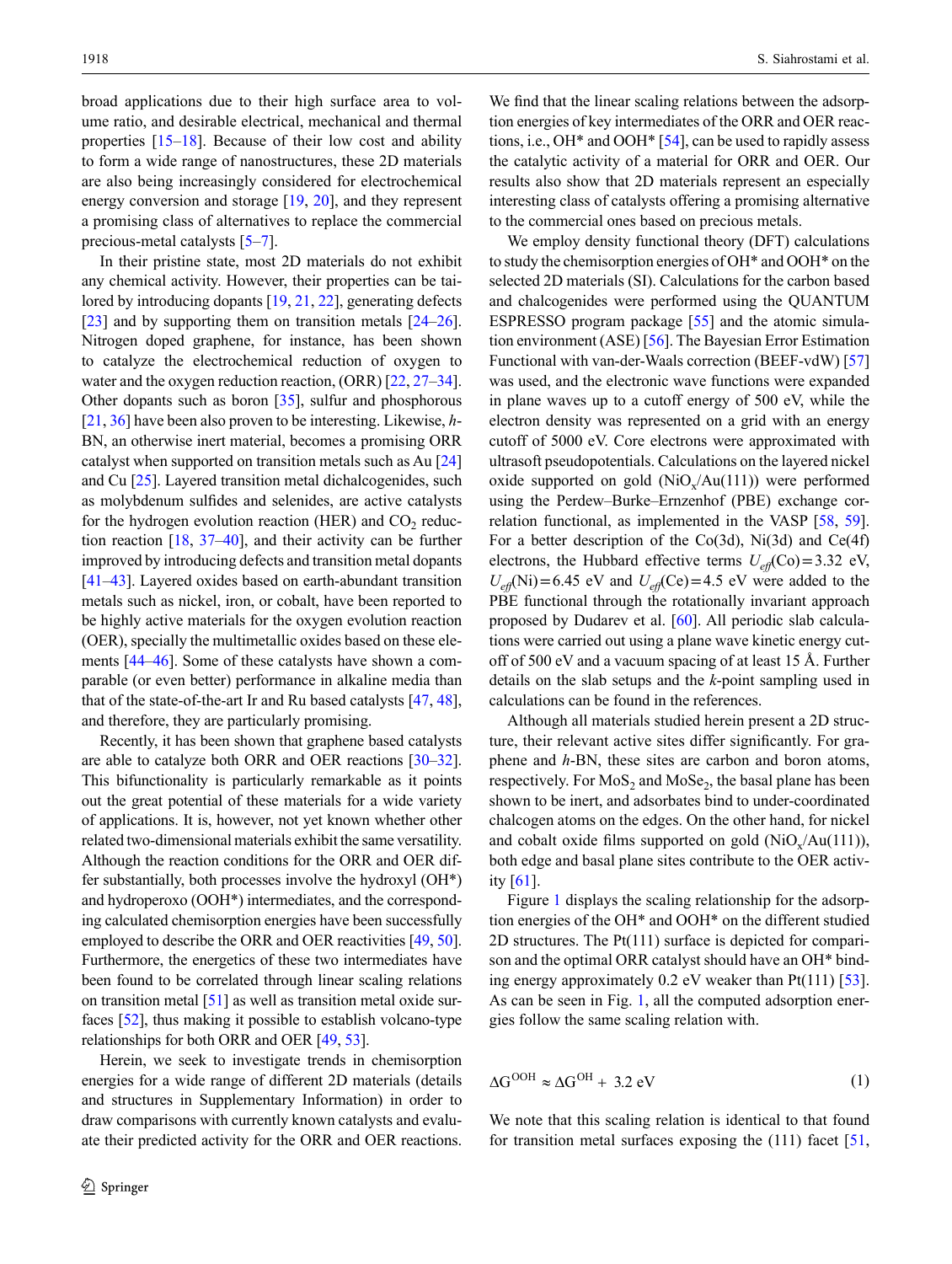<span id="page-2-3"></span>

**Fig. 1** Scaling relationship for the chemisorption energies of OH\* and OOH\* for various 2D materials. Pt(111) and IrO<sub>2</sub>(110) data adapted from Refs. [\[49,](#page-3-25) [62](#page-4-13)] are shown for comparison in *purple* and *dark green*, respectively. OH and OOH adsorption energies are reported relative to liquid water and gas phase hydrogen using H<sub>2</sub>O(l) +  $* \rightarrow$ OH\* +  $1/2H_2(g)$  and  $2H_2O(1)$  + \*  $\rightarrow$  OOH\* +  $3/2H_2(g)$ , respectively.  $h$ -BN/M and NiO<sub>x</sub>/Au are adapted from Refs. [[25](#page-3-14), [61\]](#page-4-7), respectively. Color code: C (*gray*), N (*blue*), O (*red*), H (*white*), B (*pink*), S (*yellow*), Mo (cyan), Cu (*brown*), Ni (*green*), Au (*orange*), Pt (*silver*), Ir (*light blue*)

[54](#page-4-0), [63](#page-4-11)] and similar to the values obtained for metal-oxides [\[52](#page-4-10), [64](#page-4-12)]. This linear scaling therefore suggests that the same descriptor based prediction of activity also holds for the 2D materials considered in this study. Interestingly, Fig. [1](#page-2-3) also shows that there is a wide range of binding energies on the various materials, demonstrating the tunability of 2D materials. Thus, despite the wide variety of 2D materials, with different active sites and compositions, their scaling behavior is consistent with each other, and with the transition metals and metal oxides. This finding, however, also points to the fact that the herein studied 2D materials are unlikely to lead to major improvements in catalytic efficiency resulting from deviations from scaling relations.

Among all the investigated materials, we identify several 2D structures that have similar OH and OOH binding energies as  $Pt(111)$ , and thus they are expected to be potential candidates for efficient ORR. These materials include the N-doped version of Stone Wales defect in graphene (N-doped 55–77),  $MoS_2$ , and  $h-BN/Cu(111)$  $h-BN/Cu(111)$  $h-BN/Cu(111)$  (Fig. 1). In fact *h*-BN/Cu(111) has been found to be a reasonably good catalysts for ORR [[25\]](#page-3-14), while  $NiO_x/Au(111)$  has been both experimentally and theoretically proven to be active for OER [\[61](#page-4-7)]. The performance of this latter catalyst has been also shown to improve considerably through a synergistic effect that arises from using cerium as a dopant and gold as a metal support [[61\]](#page-4-7).

In summary, we have studied a large number of 2D materials involving a diverse range of chemical and geometrical structures and modifications, and showed that all the calculated adsorption energies follow the same scaling relations as established for transition metal surfaces. The existence of scaling relationships for these 2D materials suggests that the same simplifying assumptions used for predicting and evaluating new transition metal catalysts are also valid for this class of materials. Volcano-type analyses established for transition metals can thus be used for high-throughput screening of materials similar to those studied herein. Also important is the fact that the adsorption energies vary significantly depending on the type of active site, allowing for a wide range of possible activities, even within the same type of materials. For ORR some of the 2D-materials considered herein exhibit structures that provide adsorption energies similar to Pt, one of the best ORR catalysts. However, the fact that the scaling relations for 2D materials are identical to those of pure metals, suggest that scaling limitations will also inhibit further improvements in their potential catalytic activity.

**Acknowledgments** We gratefully acknowledge support from the U.S. Department of Energy, Office of Sciences, Office of Basic Energy Sciences, to the SUNCAT Center for Interface Science and Catalysis. S.S and M.K acknowledge support from the Global Climate Energy Project (GCEP) at Stanford University (Fund No. 52454).

## **References**

- <span id="page-2-0"></span>1. Geim AK, Novoselov KS (2007) The rise of graphene. Nat Mater 6:183–191. doi:[10.1038/nmat1849](http://dx.doi.org/10.1038/nmat1849)
- 2. Geim AK (2009) Graphene: status and prospects. Science 324:1530–1534. doi:[10.1126/science.1158877](http://dx.doi.org/10.1126/science.1158877)
- 3. Neto AHC, Novoselov K (2011) New directions in science and technology: two-dimensional crystals. Rep Prog Phys 74:082501. doi[:10.1088/0034-4885/74/8/082501](http://dx.doi.org/10.1088/0034-4885/74/8/082501)
- 4. Bonaccorso F, Sun Z, Hasan T, Ferrari AC (2010) Graphene photonics and optoelectronics. Nat Photonics 4:611–622. doi[:10.1038/nphoton.2010.186](http://dx.doi.org/10.1038/nphoton.2010.186)
- <span id="page-2-4"></span>5. Sun Y, Wu Q, Shi G (2011) Graphene based new energy materials. Energy Environ Sci 4:1113. doi[:10.1039/c0ee00683a](http://dx.doi.org/10.1039/c0ee00683a)
- 6. Brownson DAC, Kampouris DK, Banks CE (2011) An overview of graphene in energy production and storage applications. J Power Sources 196:4873–4885. doi[:10.1016/j.jpowsour.2011.02.022](http://dx.doi.org/10.1016/j.jpowsour.2011.02.022)
- <span id="page-2-1"></span>7. Pumera M (2011) Graphene-based nanomaterials for energy storage. Energy Environ Sci 4:668–674. doi[:10.1039/C0EE00295J](http://dx.doi.org/10.1039/C0EE00295J)
- <span id="page-2-2"></span>8. Gupta A, Sakthivel T, Seal S (2015) Recent development in 2D materials beyond graphene. Prog Mater Sci 73:44–126. doi[:10.1016/j.pmatsci.2015.02.002](http://dx.doi.org/10.1016/j.pmatsci.2015.02.002)
- 9. Koski KJ, Cui Y (2013) The new skinny in two-dimensional nanomaterials. ACS Nano 7:3739–3743. doi[:10.1021/nn4022422](http://dx.doi.org/10.1021/nn4022422)
- 10. Chhowalla M, Shin HS, Eda G et al (2013) The chemistry of twodimensional layered transition metal dichalcogenide nanosheets. Nat Chem 5:263–275. doi:[10.1038/nchem.1589](http://dx.doi.org/10.1038/nchem.1589)
- 11. Das S, Robinson JA, Dubey M et al (2015) Beyond graphene: progress in novel two-dimensional materials and van der Waals solids. Annu Rev Mater Res 45:1–27. doi:[10.1146/](http://dx.doi.org/10.1146/annurev-matsci-070214-021034) [annurev-matsci-070214-021034](http://dx.doi.org/10.1146/annurev-matsci-070214-021034)
- 12. Kim SJ, Choi K, Lee B et al (2015) Materials for flexible, stretchable electronics: graphene and 2D materials. Annu Rev Mater Res 45:63–84. doi:[10.1146/annurev-matsci-070214-020901](http://dx.doi.org/10.1146/annurev-matsci-070214-020901)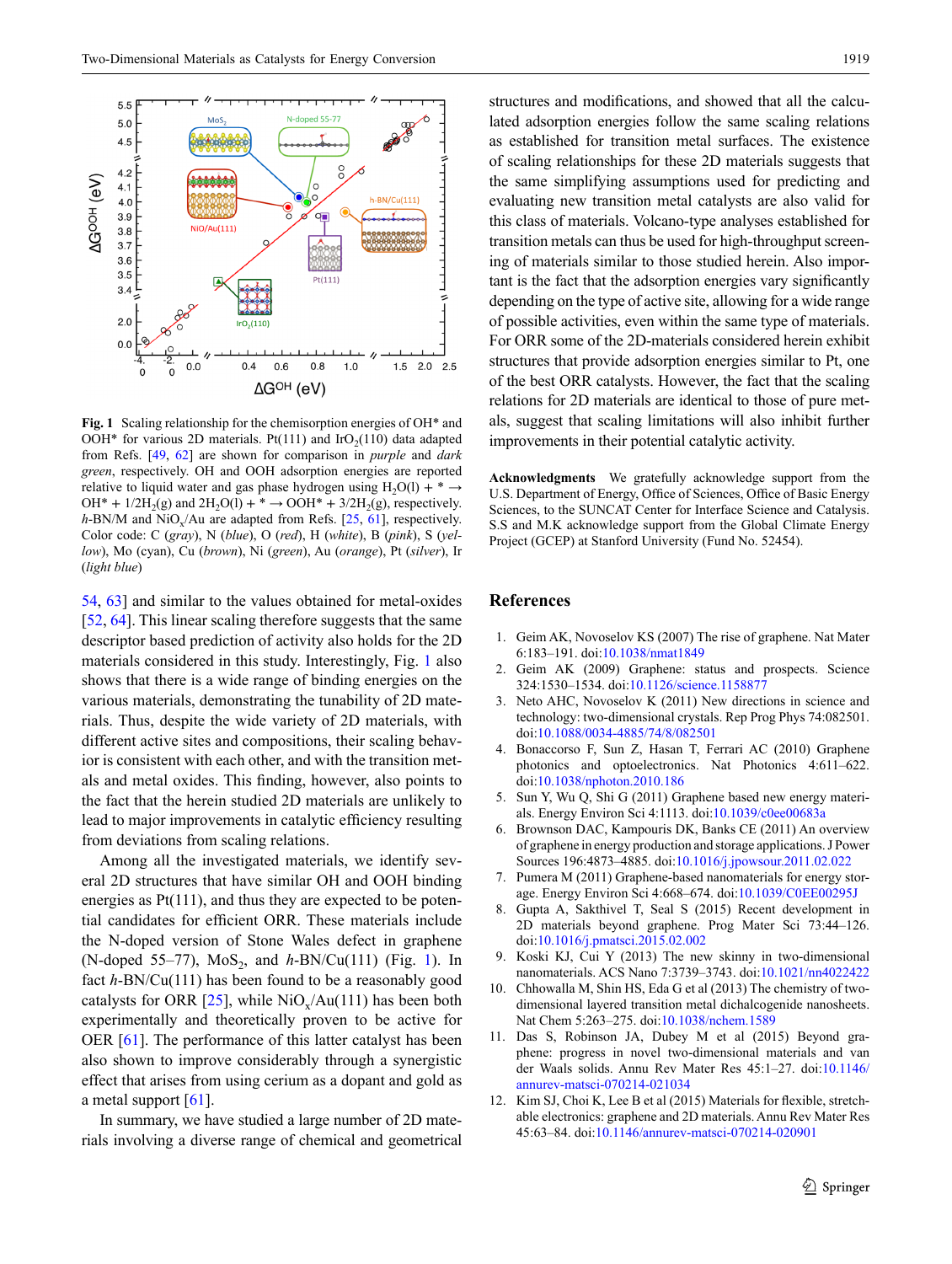- 13. Lotsch BV (2015) Vertical 2D heterostructures. Annu Rev Mater Res 45:85–109. doi:[10.1146/annurev-matsci-070214-020934](http://dx.doi.org/10.1146/annurev-matsci-070214-020934)
- <span id="page-3-0"></span>14. Butler SZ, Hollen SM, Cao L et al (2013) Progress, challenges, and opportunities in two-dimensional materials beyond graphene. ACS Nano 7:2898–2926. doi:[10.1021/nn400280c](http://dx.doi.org/10.1021/nn400280c)
- <span id="page-3-1"></span>15. Lee C, Wei X, Kysar JW, Hone J (2008) Measurement of the elastic properties and intrinsic strength of monolayer graphene. Science 321:385–388. doi[:10.1126/science.1157996](http://dx.doi.org/10.1126/science.1157996)
- 16. Novoselov KS, Geim AK, Morozov SV et al (2004) Electric field effect in atomically thin carbon films. Science 306:666–669. doi[:10.1126/science.1102896](http://dx.doi.org/10.1126/science.1102896)
- 17. Balandin AA, Ghosh S, Bao W et al (2008) Superior thermal conductivity of single-layer graphene. Nano Lett 8:902–907. doi[:10.1021/nl0731872](http://dx.doi.org/10.1021/nl0731872)
- <span id="page-3-2"></span>18. Kong D, Wang H, Cha JJ et al  $(2013)$  Synthesis of MoS<sub>2</sub> and MoSe<sub>2</sub> films with vertically aligned layers. Nano Lett 13:1341– 1347. doi:[10.1021/nl400258t](http://dx.doi.org/10.1021/nl400258t)
- <span id="page-3-3"></span>19. Dai L (2013) Functionalization of graphene for efficient energy conversion and storage. Acc Chem Res 46:31–42. doi[:10.1021/](http://dx.doi.org/10.1021/ar300122m) [ar300122m](http://dx.doi.org/10.1021/ar300122m)
- <span id="page-3-4"></span>20. Wang H, Yuan X, Zeng G et al (2015) Three dimensional graphene based materials: Synthesis and applications from energy storage and conversion to electrochemical sensor and environmental remediation. Adv Colloid Interface Sci 221:41–59. doi[:10.1016/j.cis.2015.04.005](http://dx.doi.org/10.1016/j.cis.2015.04.005)
- <span id="page-3-5"></span>21. Liu J, Song P, Ning Z, Xu W (2015) Recent advances in heteroatom-doped metal-free electrocatalysts for highly efficient oxygen reduction reaction. Electrocatalysis 6:132–147. doi[:10.1007/](http://dx.doi.org/10.1007/s12678-014-0243-9) [s12678-014-0243-9](http://dx.doi.org/10.1007/s12678-014-0243-9)
- <span id="page-3-6"></span>22. Wong WY, Daud WRW, Mohamad AB et al (2013) Recent progress in nitrogen-doped carbon and its composites as electrocatalysts for fuel cell applications. Int J Hydrog Energy 38:9370–9386. doi[:10.1016/j.ijhydene.2012.12.095](http://dx.doi.org/10.1016/j.ijhydene.2012.12.095)
- <span id="page-3-7"></span>23. Terrones H, Lv R, Terrones M, Dresselhaus MS (2012) The role of defects and doping in 2D graphene sheets and 1D nanoribbons. Rep Prog Phys 75:062501. doi:[10.1088/0034-4885/75/6/062501](http://dx.doi.org/10.1088/0034-4885/75/6/062501)
- <span id="page-3-8"></span>24. Uosaki K, Elumalai G, Noguchi H et al (2014) Boron nitride nanosheet on gold as an electrocatalyst for oxygen reduction reaction: theoretical suggestion and experimental proof. J Am Chem Soc 136:6542–6545. doi:[10.1021/ja500393g](http://dx.doi.org/10.1021/ja500393g)
- <span id="page-3-14"></span>25. Koitz R, Nørskov JK, Studt F (2015) A systematic study of metal-supported boron nitride materials for the oxygen reduction reaction. Phys Chem Chem Phys 17:12722–12727. doi[:10.1039/](http://dx.doi.org/10.1039/c5cp01384d) [c5cp01384d](http://dx.doi.org/10.1039/c5cp01384d)
- <span id="page-3-9"></span>26. Feng L, Liu Y, Zhao J (2015) Iron-embedded boron nitride nanosheet as a promising electrocatalyst for the oxygen reduction reaction (ORR): a density functional theory (DFT) study. J Power Sources 287:431–438. doi[:10.1016/j.jpowsour.2015.04.094](http://dx.doi.org/10.1016/j.jpowsour.2015.04.094)
- <span id="page-3-10"></span>27. Ouyang W, Zeng D, Yu X et al (2014) Exploring the active sites of nitrogen-doped graphene as catalysts for the oxygen reduction reaction. Int J Hydrog Energy 39:15996–16005. doi:[10.1016/j.](http://dx.doi.org/10.1016/j.ijhydene.2014.01.045) [ijhydene.2014.01.045](http://dx.doi.org/10.1016/j.ijhydene.2014.01.045)
- 28. Qu L, Liu Y, Baek J-B, Dai L (2010) Nitrogen-doped graphene as efficient metal-free electrocatalyst for oxygen reduction in fuel cells. ACS Nano 4:1321–1326. doi:[10.1021/nn901850u](http://dx.doi.org/10.1021/nn901850u)
- 29. Gong K, Du F, Xia Z et al (2009) Nitrogen-doped carbon nanotube arrays with high electrocatalytic activity for oxygen reduction. Science 323:760–764. doi[:10.1126/science.1168049](http://dx.doi.org/10.1126/science.1168049)
- <span id="page-3-23"></span>30. Wang L, Yin F, Yao C (2014) N-doped graphene as a bifunctional electrocatalyst for oxygen reduction and oxygen evolution reactions in an alkaline electrolyte. Int J Hydrog Energy 39:15913– 15919. doi:[10.1016/j.ijhydene.2014.04.071](http://dx.doi.org/10.1016/j.ijhydene.2014.04.071)
- 31. Li M, Zhang L, Xu Q et al (2014) N-doped graphene as catalysts for oxygen reduction and oxygen evolution reactions: theoretical considerations. J Catal 314:66–72. doi[:10.1016/j.jcat.2014.03.011](http://dx.doi.org/10.1016/j.jcat.2014.03.011)
- <span id="page-3-24"></span>32. Zhang J, Zhao Z, Xia Z, Dai L (2015) A metal-free bifunctional electrocatalyst for oxygen reduction and oxygen evolution reactions. Nat Nanotechnol 10:444–452. doi:[10.1038/nnano.2015.48](http://dx.doi.org/10.1038/nnano.2015.48)
- 33. Liang W, Chen J, Liu Y, Chen S (2014) Density-functional-theory calculation analysis of active sites for four-electron reduction of  $O_2$  on Fe/N-doped graphene. ACS Catal 4:4170-4177. doi[:10.1021/cs501170a](http://dx.doi.org/10.1021/cs501170a)
- <span id="page-3-11"></span>34. Studt F (2012) The oxygen reduction reaction on nitrogen-doped graphene. Catal Lett 143:58–60. doi[:10.1007/s10562-012-0918-x](http://dx.doi.org/10.1007/s10562-012-0918-x)
- <span id="page-3-12"></span>35. Fazio G, Ferrighi L, Di Valentin C (2014) Boron-doped graphene as active electrocatalyst for oxygen reduction reaction at a fuelcell cathode. J Catal 318:203–210. doi:[10.1016/j.jcat.2014.07.024](http://dx.doi.org/10.1016/j.jcat.2014.07.024)
- <span id="page-3-13"></span>36. Jiao Y, Zheng Y, Jaroniec M, Qiao SZ (2014) Origin of the electrocatalytic oxygen reduction activity of graphene-based catalysts: a roadmap to achieve the best performance. J Am Chem Soc 136:4394–4403. doi:[10.1021/ja500432h](http://dx.doi.org/10.1021/ja500432h)
- <span id="page-3-15"></span>37. Hinnemann B, Moses PG, Bonde J et al (2005) Biomimetic hydrogen evolution:  $MoS<sub>2</sub>$  nanoparticles as catalyst for hydrogen evolution. J Am Chem Soc 127:5308–5309. doi[:10.1021/](http://dx.doi.org/10.1021/ja0504690) [ja0504690](http://dx.doi.org/10.1021/ja0504690)
- 38. Jaramillo TF, Jørgensen KP, Bonde J et al (2007) Identification of active edge sites for electrochemical  $H_2$  evolution from  $MoS<sub>2</sub>$  nanocatalysts. Science 317:100–102. doi:[10.1126/](http://dx.doi.org/10.1126/science.1141483) [science.1141483](http://dx.doi.org/10.1126/science.1141483)
- 39. Chan K, Tsai C, Hansen HA, Nørskov JK (2014) Molybdenum sulfides and selenides as possible electrocatalysts for  $CO<sub>2</sub>$  reduction. ChemCatChem 6:1899–1905. doi[:10.1002/cctc.201402128](http://dx.doi.org/10.1002/cctc.201402128)
- <span id="page-3-16"></span>40. Bollinger MV, Lauritsen JV, Jacobsen KW et al (2001) Onedimensional metallic edge states in  $MoS<sub>2</sub>$ . Phys Rev Lett 87:196803. doi:[10.1103/PhysRevLett.87.196803](http://dx.doi.org/10.1103/PhysRevLett.87.196803)
- <span id="page-3-17"></span>41. Tsai C, Chan K, Nørskov JK, Abild-Pedersen F (2015) Rational design of MoS<sub>2</sub> catalysts: tuning the structure and activity via transition metal doping. Catal Sci Technol 5:246–253. doi[:10.1039/C4CY01162G](http://dx.doi.org/10.1039/C4CY01162G)
- 42. Tsai C, Chan K, Nørskov JK, Abild-Pedersen F (2014) Understanding the reactivity of layered transition-metal sulfides: a single electronic descriptor for structure and adsorption. J Phys Chem Lett 5:3884–3889. doi:[10.1021/jz5020532](http://dx.doi.org/10.1021/jz5020532)
- <span id="page-3-18"></span>43. Wang H, Tsai C, Kong D et al (2015) Transition-metal doped edge sites in vertically aligned MoS<sub>2</sub> catalysts for enhanced hydrogen evolution. Nano Res 8:566–575. doi[:10.1007/s12274-014-0677-7](http://dx.doi.org/10.1007/s12274-014-0677-7)
- <span id="page-3-19"></span>44. Friebel D, Louie MW, Bajdich M et al (2015) Identification of highly active Fe sites in (Ni,Fe)OOH for electrocatalytic water splitting. J Am Chem Soc 137:1305–1313. doi[:10.1021/](http://dx.doi.org/10.1021/ja511559d) [ja511559d](http://dx.doi.org/10.1021/ja511559d)
- 45. Burke MS, Kast MG, Trotochaud L et al (2015) Cobalt-iron (oxy) hydroxide oxygen evolution electrocatalysts: the role of structure and composition on activity, stability, and mechanism. J Am Chem Soc 137:3638–3648. doi[:10.1021/jacs.5b00281](http://dx.doi.org/10.1021/jacs.5b00281)
- <span id="page-3-20"></span>46. Zhang B, Zheng X, Voznyy O et al (2016) Homogeneously dispersed, multimetal oxygen-evolving catalysts. Science. doi[:10.1126/science.aaf1525](http://dx.doi.org/10.1126/science.aaf1525)
- <span id="page-3-21"></span>47. McCrory CCL, Jung S, Ferrer IM et al (2015) Benchmarking HER and OER electrocatalysts for solar water splitting devices. J Am Chem Soc 137:4347–4357. doi[:10.1021/ja510442p](http://dx.doi.org/10.1021/ja510442p)
- <span id="page-3-22"></span>48. McCrory CCL, Jung S, Peters JC, Jaramillo TF (2013) Benchmarking heterogeneous electrocatalysts for the oxygen evolution reaction. J Am Chem Soc 135:16977–16987. doi[:10.1021/](http://dx.doi.org/10.1021/ja407115p) ia407115<sub>p</sub>
- <span id="page-3-25"></span>49. Nørskov JK, Rossmeisl J, Logadottir A et al (2004) Origin of the overpotential for oxygen reduction at a fuel-cell cathode. J Phys Chem B 108:17886–17892. doi:[10.1021/jp047349j](http://dx.doi.org/10.1021/jp047349j)
- <span id="page-3-26"></span>50. Rossmeisl J, Qu Z-W, Zhu H et al (2007) Electrolysis of water on oxide surfaces. J Electroanal Chem 607:83–89. doi:[10.1016/j.](http://dx.doi.org/10.1016/j.jelechem.2006.11.008) [jelechem.2006.11.008](http://dx.doi.org/10.1016/j.jelechem.2006.11.008)